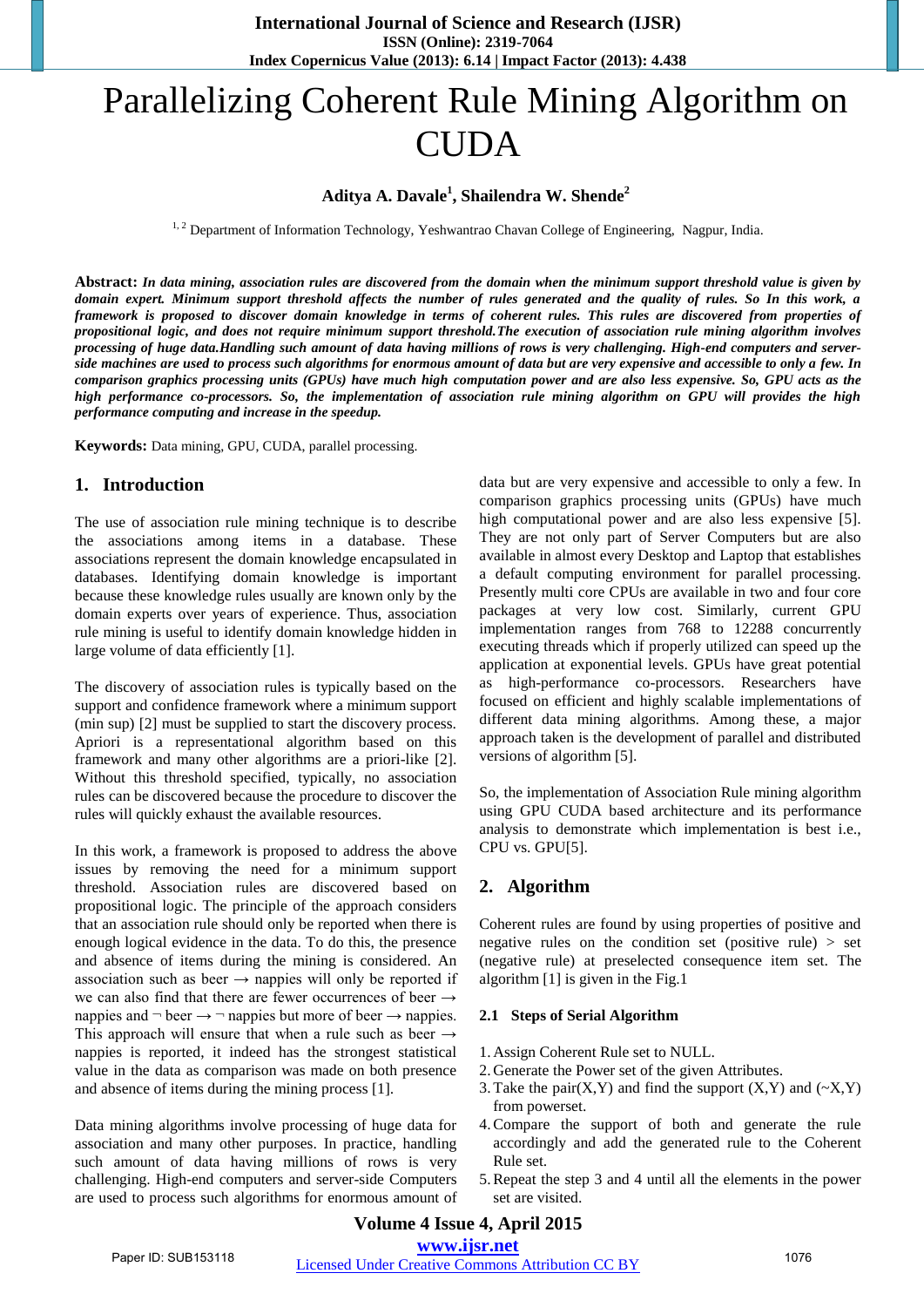Input:  $D - a$  database,  $Y - a$  consequence item set Output: CR - a set of coherent rules

 $CR \leftarrow \emptyset$ [2]  $I \leftarrow$  find a set of unique items from D Ë31 Let  $A = I - Y$ T41  $Y_{\text{count}} \leftarrow$  total counts of Y in D dices of a binary system [6] For each  $i$ -th element of the power sets of  $A$  in order of  $O_i$ , (i)  $X \leftarrow \{P_i : i \in P(A)\}$ <br>(ii)  $S(X,Y) \leftarrow XY.count$ (iii)  $S(\neg X, Y) \leftarrow Y$ .count -  $S(X, Y)$  $(iv)$  if  $S(X,Y) > S(\neg X,Y)$ , if equation (2) is met,  $CR = CR \cup (X, Y)$ Loop [6] until  $i = |P(A)|$ (v) remove all power sets of  $A$  having the  $i$ -th element  $[7]$  return  $CR$ 

\* For example, given 3 items, the first item set null - a member in the power sets of X, item set  $X_{i-1}$  is indexed using binary number '0', item set  $X_{n+1}$  is indexed using '1,', and item set  $X_{n+1}$  is indexed using '10,'.

**Figure 1:** A simple coherent rule mining algorithm (CH search)

### **2.2 Features of algorithm**

1. Does not require minimum support threshold.

2. Does not need to generate the frequent itemsets.

3.Identifies negative association rules.

### **2.3 Proposed parallel coherent rule mining algorithm**

1. Assign Coherent Rule set to NULL.

- 2. Generate the Power set of the given Attributes in parallel.
- 3. Take the pair $(X, Y)$  and find the support  $(X, Y)$  and  $(\sim X, Y)$ from for all combinations in powerset in parallel.
- 4.Compare the support of both and generate the rule accordingly and add the generated rule to the Coherent Rule set in parallel.

# **2.4 Working Example**

Suppose, as a manager of stationary store, you would like to determine which items are frequently purchased together. So, the rules are found that have frequent purchases. The sample database, is shown in Table 1.Now, from the sample database, we know that

No of records =10

No of attributes  $= 3$ 

So power set of 3 attributes contains  $2^3=8$  combinations.

| <b>Table 1:</b> A sample database |     |        |        |
|-----------------------------------|-----|--------|--------|
| Sr. No                            | Pen | Pencil | Eraser |
|                                   |     |        |        |
| 2                                 |     |        |        |
| 3                                 |     |        |        |
|                                   |     |        |        |
|                                   |     |        |        |
| 6                                 |     |        |        |
|                                   |     |        |        |
|                                   |     |        |        |
|                                   |     |        |        |
|                                   |     |        |        |

**Table 1: A** sample database 1: 1: A sample data base 1: A sample data base 1: A sample data base 1: A sample da

Let's find the support for pen=1, pencil=1, eraser=0 Positive rule: support (pen=1, pencil=1, eraser=0)  $\rightarrow$  0.3 Negative rule: support (pen=0, pencil=0, eraser=1)  $\rightarrow$  0.2 So here,  $0.3 > 0.2$  so the positive rule is chosen over negative rule. The same scenario is continued for the remaining combinations in the power set.

# **3. Experimental Setup**

This chapter includes the information about the dataset used for coherent rule mining algorithm, configuring the Computer for implementing parallel code on CUDA cores, Algorithm implementation.

# **3.1 Details of Dataset**

We are using the 'zoo' dataset collected from UCI repository [10].The dataset contains 15 Boolean valued attributes and type attribute which is the class attribute. There are 101 transactions in the dataset. The dataset is multivariate and the attributes are categorical and integer. The dataset contains no missing attribute values and the class distribution is on the type attribute.

# **3.2 Configuration**

The coherent rule mining algorithm is implemented on the Intel core i5 processor with NVIDIA GT 520MX graphics card installed on motherboard. The operating system used is Cent OS 6.5 (64 bit)**.** 

## **3.3 Parallel Algorithm Implementation**

Following steps are performed for parallel implementation of coherent rule mining algorithm:

- 1. Allocate the memory on cpu by using malloc function
- 2. Allocate the memory on gpu by using the cudamalloc function with passing the appropriate parameters to the function.
- 3.Read the dataset from file to array on cpu.
- 4. Generate the powerset on gpu by invoking the kernel function of powerset generation and transferring the dataset on gpu by using the function CudaMemCpy with parameter of CudaMemcpyHostToDevice.This will give the all possible combinations of the attributes. Take the results back on the cpu by CudaMemCpy function with parameter of CudaMemcpyDeviceToHost [8].
- 5. Find the positive and negative support for all the possible combinations in parallel by invoking the kernel function called positive rule generation and negative rule generation and transferring the dataset and all possible combinations on the gpu by by using the function CudaMemCpy with parameter of CudaMemcpyHostToDevice.This will give the positive and negative support for each combination. Take the results back on the cpu by CudaMemCpy function with parameter of CudaMemcpy HostToDevice [8].
- 6.Compare the positive and negative support and generate the rule where support is greater.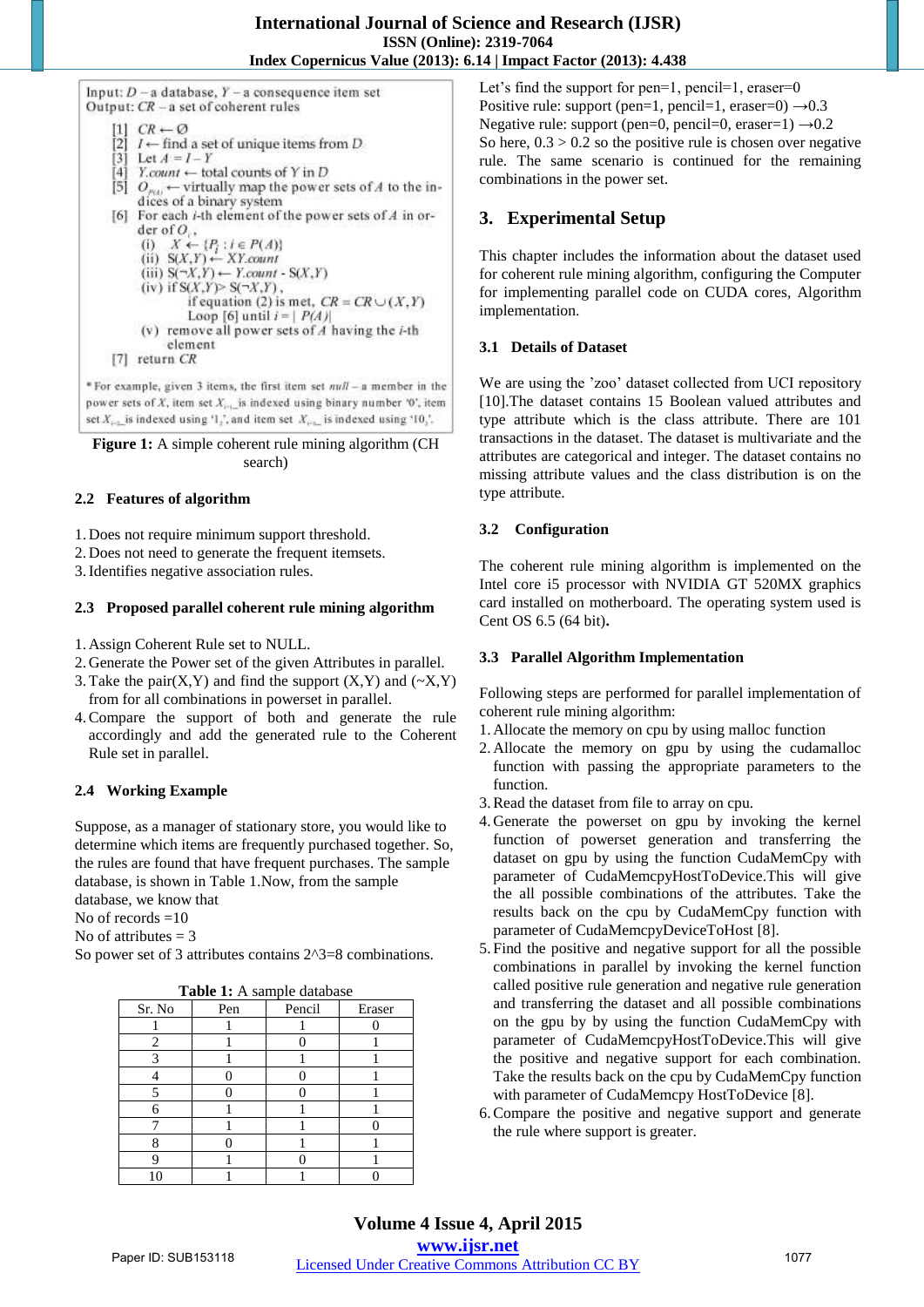## **4. Result and Analysis**

In this chapter, the results are taken from two Computers. The results are taken with considering the data transfer time on gpu and without considering data transfer time on gpu. In this chapter "WITHOUT DT" means speedup calculated without considering the data transfer time and "WITH DT" means speedup calculated with considering the data transfer time. The configurations of Computer #1 and Computer #2 are given below.



**Computer #1:** CPU: Intel core i5 2.5 Ghz, 4GB RAM.GPU: Nvidia GT 520mx, 1GB RAM

The graph shown in figure 2 is the graph of speedup at various levels for Computer #1. The levels on the X-axis indicates that

the no of items in that itemset. Hence level 10 means there are

10 items in that itemset. On the Y-axis there is a speedup factor. The blue bar indicates the gpu speedup with data transfer on gpu and the magenta bar indicates the speedup without data transfer. So here we can see that as the levels are increased the speedup also increases.

**Computer #2:** CPU: 2.0 Ghz four core intel Nehalem,16GB RAM GPU: Nvidia quadro FX 380LP



The graph shown in figure 5.2 is the graph of speedup at various levels for Computer #2. The levels on the X-axis indicates that the number of items in that itemset. On the Yaxis there is a speedup factor. The blue bar indicates the speedup with data transfer. The yellow bar indicates the speedup without data transfer. So here we can see that the speedup achieved without transfer of data is more as compared to speedup achieved with data transfer.

The speedup gain by both the Computers is compared in the graph shown in figure 4.From figure 4, we can say that the speedup achieved on the Computer #2 is better as compared to the Computer #1. From all the above observations it is clear that Parallel algorithm gives better results as compared with serial once. The performance of parallelization is responsible for reduction in time and provides same results.

# **5. Conclusion and Future Scope**

Data mining is a technique for mining hidden knowledge from large number of databases, which is never seen before. Data mining is mostly used for knowledge discovery. Association